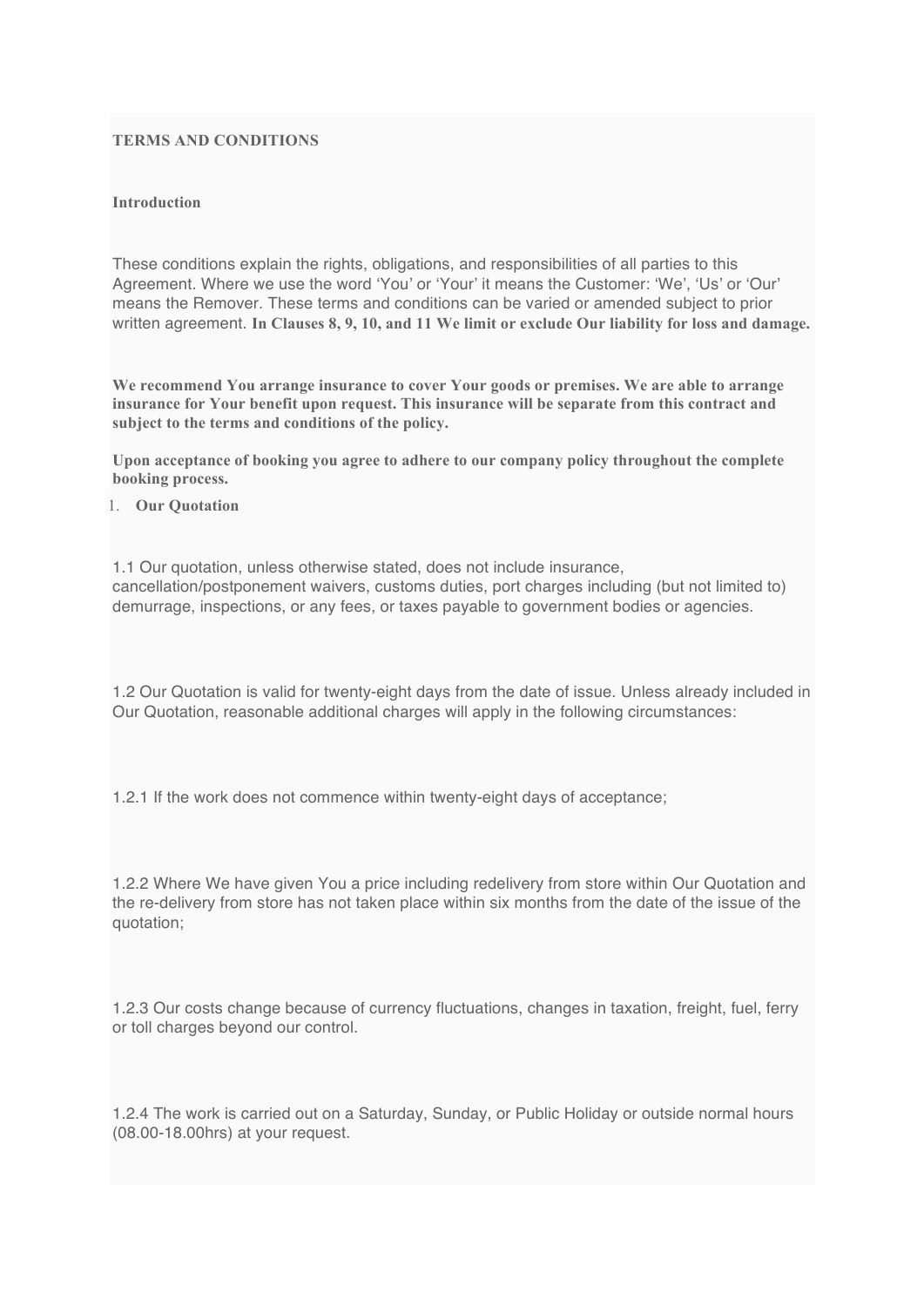1.2.5 We have to collect or deliver goods at Your request above the ground floor and first upper floor

1.2.6 If You or Your agents request collection or access to Your goods whilst they are in store;

1.2.7 We supply any additional services, including moving or storing extra goods (these conditions apply to such work).

1.2.8 The entrance or exit to the premises, stairs, lifts or doorways are inadequate for free movement of the goods without mechanical equipment or structural alteration, or the approach, road or drive is unsuitable for our vehicles and/or containers to load and/or unload within 20 metres of the doorway.

1.2.9 We have to pay parking or other fees or charges (including fines where you have not arranged agreed suspension of parking restrictions) in order to carry out services on Your behalf. For the purpose of this Agreement parking fines for illegal parking, caused by Our negligence, are not fees or charges and You are not responsible for paying them.

1.2.10 There are delays or events outside Our reasonable control which increase or extend the resources or time allowed to complete the agreed work.

1.2.11 We agree in writing to increase Our limit of liability set out in Clause 8.1 prior to the work commencing;

1.3 You agree to pay any reasonable charges arising from the above circumstances.

#### **2 Work not included in the quotation**

2.1 Unless agreed by us in writing, we will not:

2.1.1 Dismantle or assemble furniture of any kind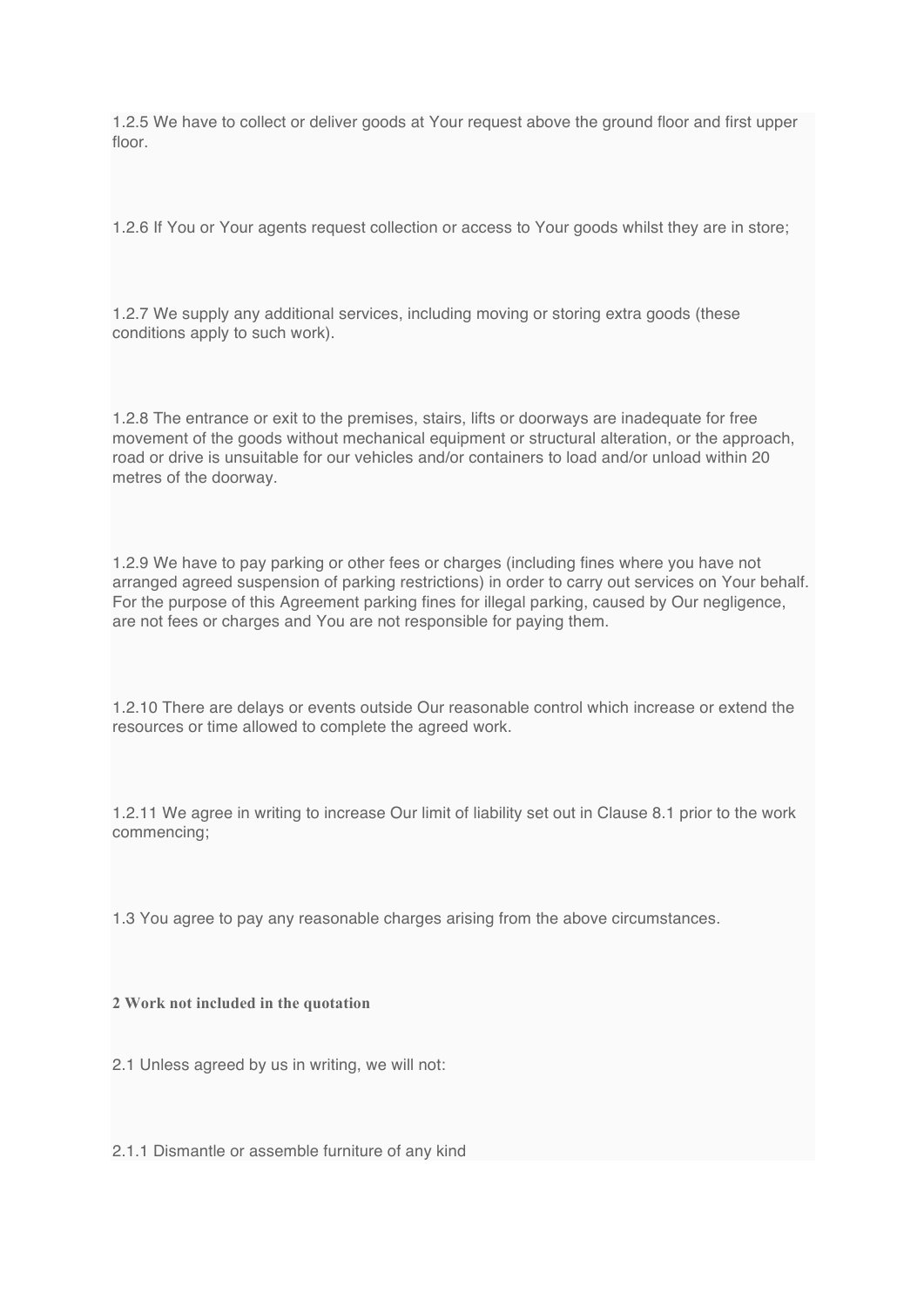2.1.2 Disconnect, re-connect, dismantle or re-assemble appliances, fixtures, fittings or equipment.

2.1.3 Take up or lay fitted floor coverings.

2.1.4 Move items from a loft, unless properly lit and floored and safe access is provided.

2.1.5 Move or store any items excluded under Clause 4.

2.1.6 Dismantle or assemble garden furniture and equipment including, but not limited to: sheds, greenhouses, garden shelters, outdoor play equipment, and satellite dishes, or move paving slabs, planters and the like.

2.2 Our staff are not authorised or qualified to carry out such work. We recommend that a properly qualified person is separately employed by You to carry out these services.

#### **3 Your responsibility**

- 3.1 It will be your sole responsibility to:
	- $\circ$  3.1.1 Declare to us, in writing, the value of the goods being removed and/or stored. If it is subsequently established that the value of the goods removed or stored is greater than the actual value you declare, you agree that our liability under clause 9.1 will be reduced to reflect the proportion that your declared value bears to their actual value.
	- $\circ$  3.1.2 Obtain at your own expense, all documents, permits, permissions, consents, licences, customs documents necessary for the removal to be completed.
	- $\circ$  3.1.3 Be present or represented during the collection and delivery of the removal.
	- $\circ$  3.1.4 Ensure authorized signature on agreed inventories, receipts, waybills, job sheets or other relevant documents by way of confirmation of collection or delivery of goods.
	- $\circ$  3.1.5 Take all reasonable steps to ensure that nothing that should be removed is left behind and nothing is taken away in error.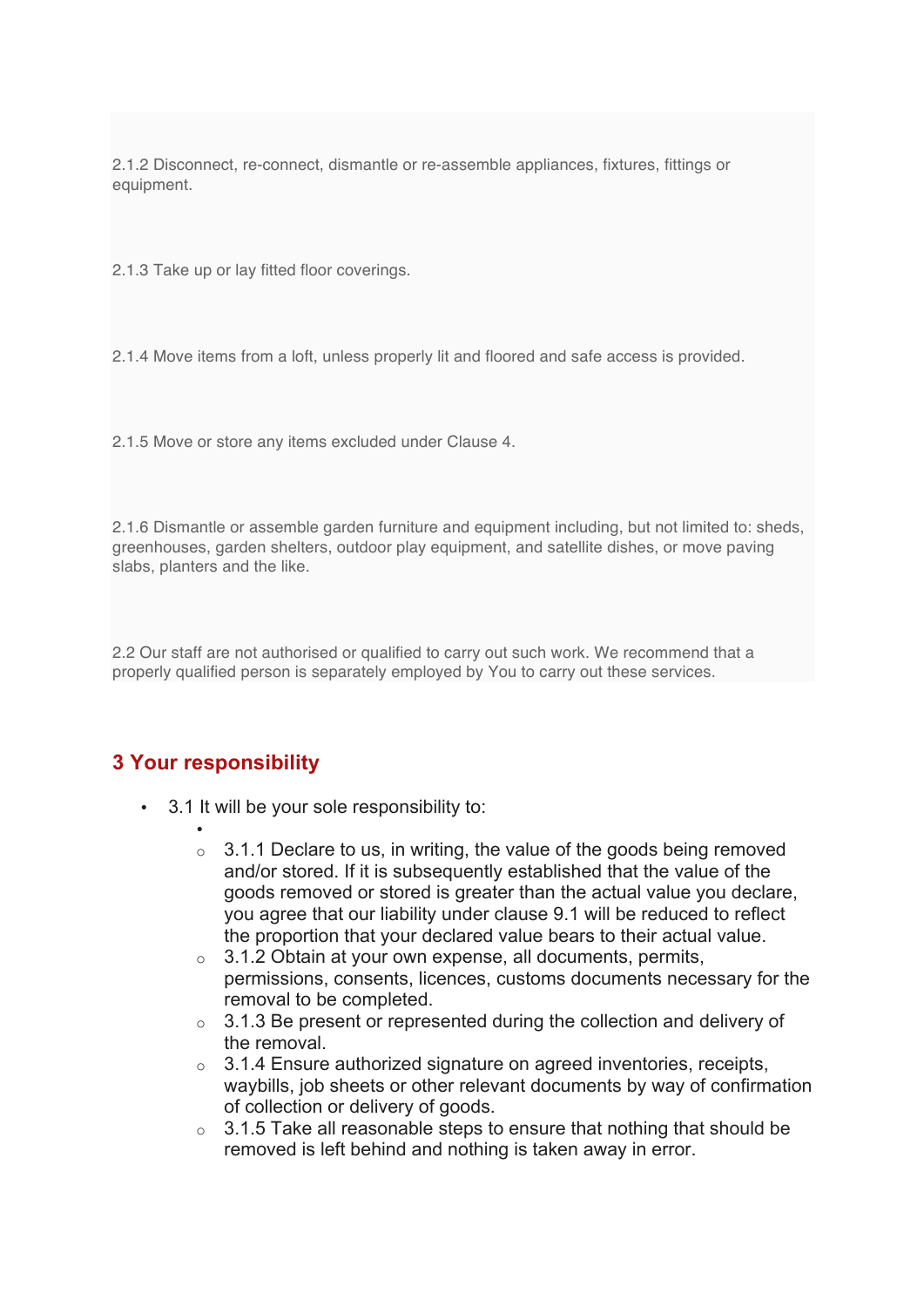- o 3.1.6 Arrange proper protection for goods left in unoccupied or unattended premises, or where other people such as (but not limited to) tenants or workmen are, or will be present.
- o 3.1.7 Prepare adequately and stabilize all furniture, appliances or electronic equipment prior to their removal.
- $\circ$  3.1.8 Empty, properly defrost and clean refrigerators and deep freezers. We are not responsible for the contents.
- $\circ$  3.1.9 Provide us with a contact address for correspondence during removal transit and/or storage of goods.
- $\circ$  3.1.10 Allow us to carry out our responsibilities. Should you assist with any aspect of the moving of items and damage is caused during this assistance then no liability shall be held by us.
- $\circ$  3.1.11 Provide us with any information reasonably required, to assist with the free movement of items to be moved, and to advise of any special requirements or care of particular items.
- $\circ$  3.1.12 Arrange for suitable protection or coverings for carpets and other floor coverings.
- $\circ$  3.1.13 Ensure there is suitable parking available within 10 metres of an appropriate doorway.
- $\circ$  3.1.14 Comply with such other requirements as may be set out in the Proposal or otherwise agreed between the parties.
- $\circ$  3.1.15 Dismantle any items that were previously assembled in the room the item is in, due to the size, weight or nature of the item prohibiting it being able to be moved into, out of, and throughout the property without being dismantled, unless agreed by us in writing.
- $\circ$  3.1.16 Ensure that the goods are adequately packed or packaged for Transportation.
- 3.2 Other than by reason of our negligence or breach of contract, we will not be liable for any loss or damage, costs or additional charges that may arise from failure to discharge these responsibilities.
- 3.3 We reserve the right to refuse or stop the service or job, at any point, if our staff are abused, verbally or otherwise.

# **4. Our responsibility**

We do not know the value of Your goods therefore We limit Our liability to a fixed limit per item. If you accept a discounted quotation The amount of liability We accept under this agreement is reflected in Our charges for the work. If You wish Us to increase Our limit of liability per item You agree to pay a higher price for the work as stated in Condition

Unless otherwise agreed in writing if we are negligent or in breach of contract We will pay You up to £40 for each item which is lost or damaged as a direct result of any negligence or breach of contract on Our part.

• 4.1 It is our responsibility to deliver your goods to you, or produce them for your collection, undamaged. By "undamaged" we mean in the same condition as they were in at the time when they were packed or otherwise made ready for transportation and/ or storage.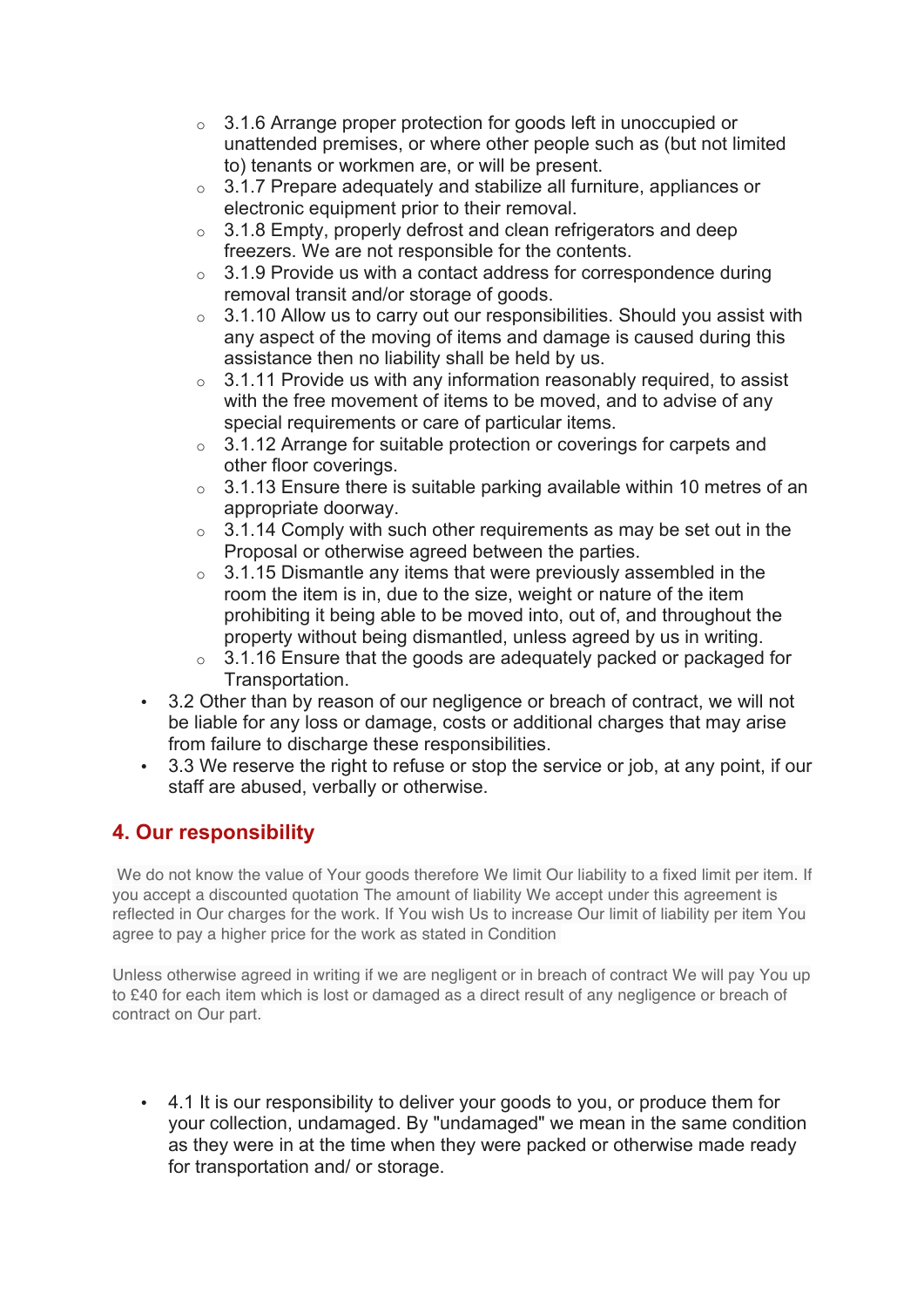- 4.2 In the event that we have undertaken to pack the goods, or otherwise make them ready for transportation and/or storage, it is our responsibility to deliver them to you, or produce them for your collection, undamaged. Again, by "undamaged" we mean in the same condition as they were in immediately prior to being packed/ made ready for transportation or storage.
- 4.3 If we fail to discharge the responsibilities identified in clause 4.1 and 4.2, we will, subject to the provisions of clauses 9, 11 and 12, be liable under this agreement to compensate you for such failure.
- 4.4 We will not be liable to compensate you where clauses 2.2, 3.2, 5.2 and 5.3 apply unless loss or damage occurred as a result of negligence or breach of contract on our part.
- 4.5 If you do not provide us with a declaration of value of your goods, or if you do not require us to accept standard liability pursuant to clause 9.1 we will not be liable to you for failure to discharge the responsibilities identified in clause 4.1 and 4.2, unless that failure was caused by negligence or breach of contract on our part.
- 4.6 The amount of our liability under this clause shall be determined in accordance with clauses 9 and 11.

## **5. Goods not to be submitted for removal or storage**

- 5.1 Unless previously agreed in writing by a director or other authorized representative, the following items must not be submitted for removal or storage and will under no circumstances be moved or stored by us. The items listed under 5.1.1 below may present risks to health and safety and of fire. Items listed under 5.1.2 to 5.1.6 below carry other risks and you should make your own arrangements for their transport and storage.
	- o 5.1.1 Prohibited or stolen goods, drugs, pornographic material, potentially dangerous, damaging or explosive items, including gas bottles, aerosols, paints, firearms and ammunition.
	- $\circ$  5.1.2 Jewellery, watches, trinkets, precious stones or metals, money, deeds, securities, stamps, coins, or goods or collections of any similar kind.
	- $\circ$  5.1.3 Plants or goods likely to encourage vermin or other pests or to cause infestation or contamination.
	- $\circ$  5.1.4 Perishable items and/or those requiring a controlled environment.
	- $\circ$  5.1.5 Any animals, birds or fish.
	- $\circ$  5.1.6 Goods which require special licence or government permission for export or import.
	- $\circ$  5.2 If we do agree to remove such goods, we will not accept liability for loss or damage unless we are negligent or in breach of contract, in which case all these conditions will apply.
- 5.3 If you submit such goods without our knowledge we will make them available for your collection and if you do not collect them within a reasonable time we will apply for an appropriate court order to dispose of any such goods found in the consignment without notice. You will furthermore pay to us any charges, expenses, damages, legal costs or penalties incurred by us.

# **6. Ownership of the goods**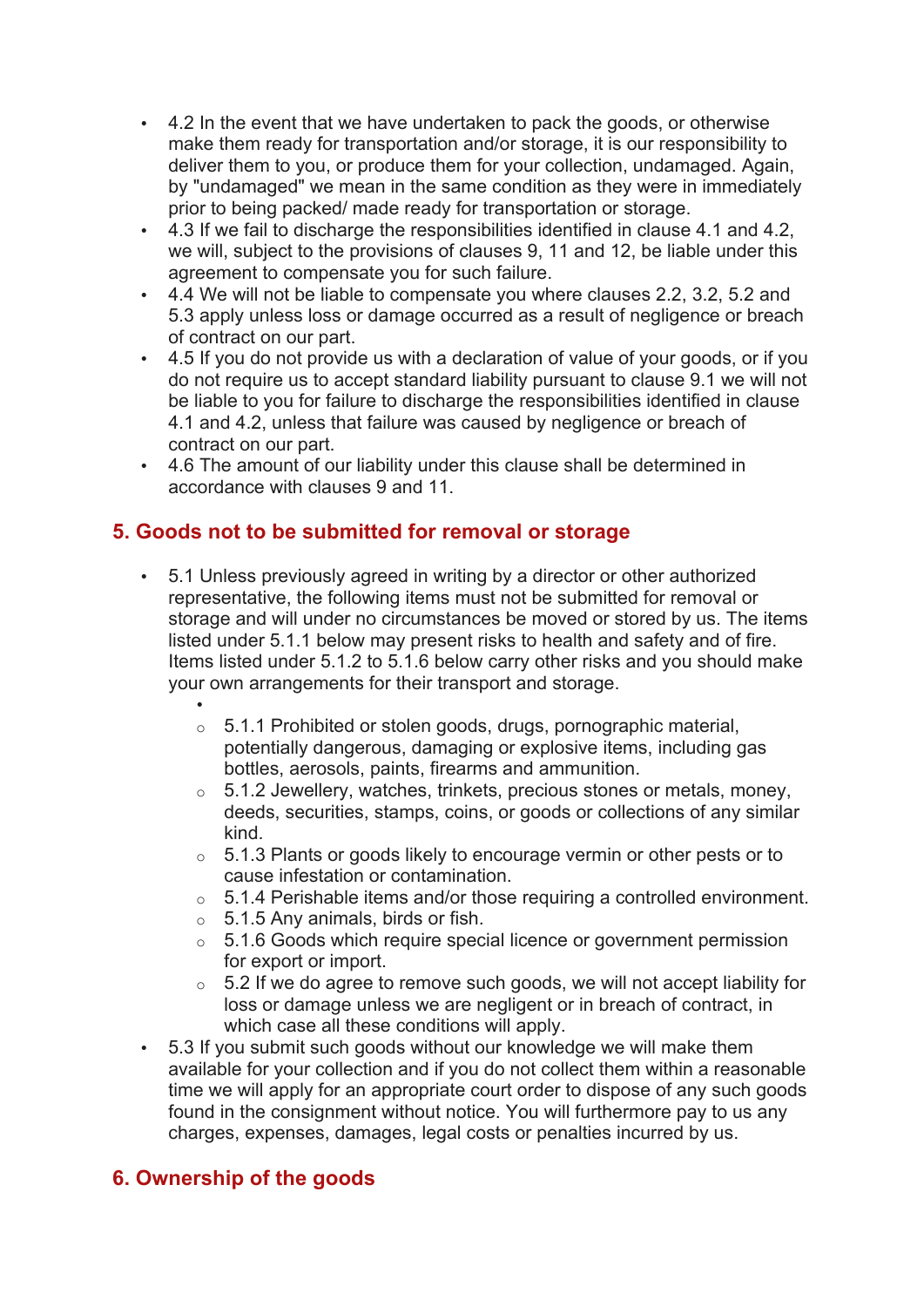- 6.1 By entering into this Agreement, you guarantee that:
- 6.1.1 The goods to be removed and/or stored are your own property, or
- 6.1.2 The person(s) who own or have an interest in them have given you authority to make this contract and have been made aware of these conditions.
- 6.1.3 You will pay us for any claim for damages and/or costs brought against us if either warranty 6.1.1 or 6.1.2 is not true.

#### **7. Charges if you postpone or cancel the removal**

- 7.1 If you postpone or cancel this Agreement, at our discretion we may charge you according to how much notice is given. "Working days" refer to the normal working week of Monday to Friday and excludes weekends and Public Holidays.
	- o 7.1.1 More than 10 working days before the removal was due to start: No charge.
	- $\circ$  7.1.2 Between 5 and 10 working days inclusive before the removal was due to start: not more than 50% of the removal charge.
	- $\circ$  7.1.3 Less than 5 working days before the removal was due to start: not more than 80% of the removal charge.
- 7.2 You will not benefit from a right to cancel under the Consumer Contracts Regulations.

#### **8. Payment**

- 8.1 Unless otherwise agreed by us in writing:
	- •
	- $\circ$  8.1.1 Payment is required by cleared funds immediately upon completion of the removal or in advance of the storage period.
	- $\circ$  8.1.2 You may not withhold any part of the agreed price. This will also apply if there has been any loss, damage, breakage or if there is any dispute between you and us.
	- $\circ$  8.1.3 In respect of all sums which are overdue to us, we will charge interest on a daily basis calculated at 4% per annum above the prevailing base rate for the time being of the Bank of England.
	- o 8.1.4 Cheques are not accepted as a form of payment.

#### **9. Determination of amount of our liability for loss or damage**

- 9.1 Standard Liability.
	- $\circ$  9.1.1 If you provide us with a declaration of the value of your goods, and subject to clause 3.1.1, the amount of our liability to you in the event of loss or damage to those goods in breach of clause 4 will be determined in accordance with Clauses 9.1.2, 9.1.3 and 11 below, subject to a maximum liability of £20,000. We may agree to accept liability for a higher amount, in which case we may make an additional charge.
	- $\circ$  9.1.2 In the event of loss of or damage to your goods in breach of clause 4, our liability to you is to be assessed as a sum equivalent to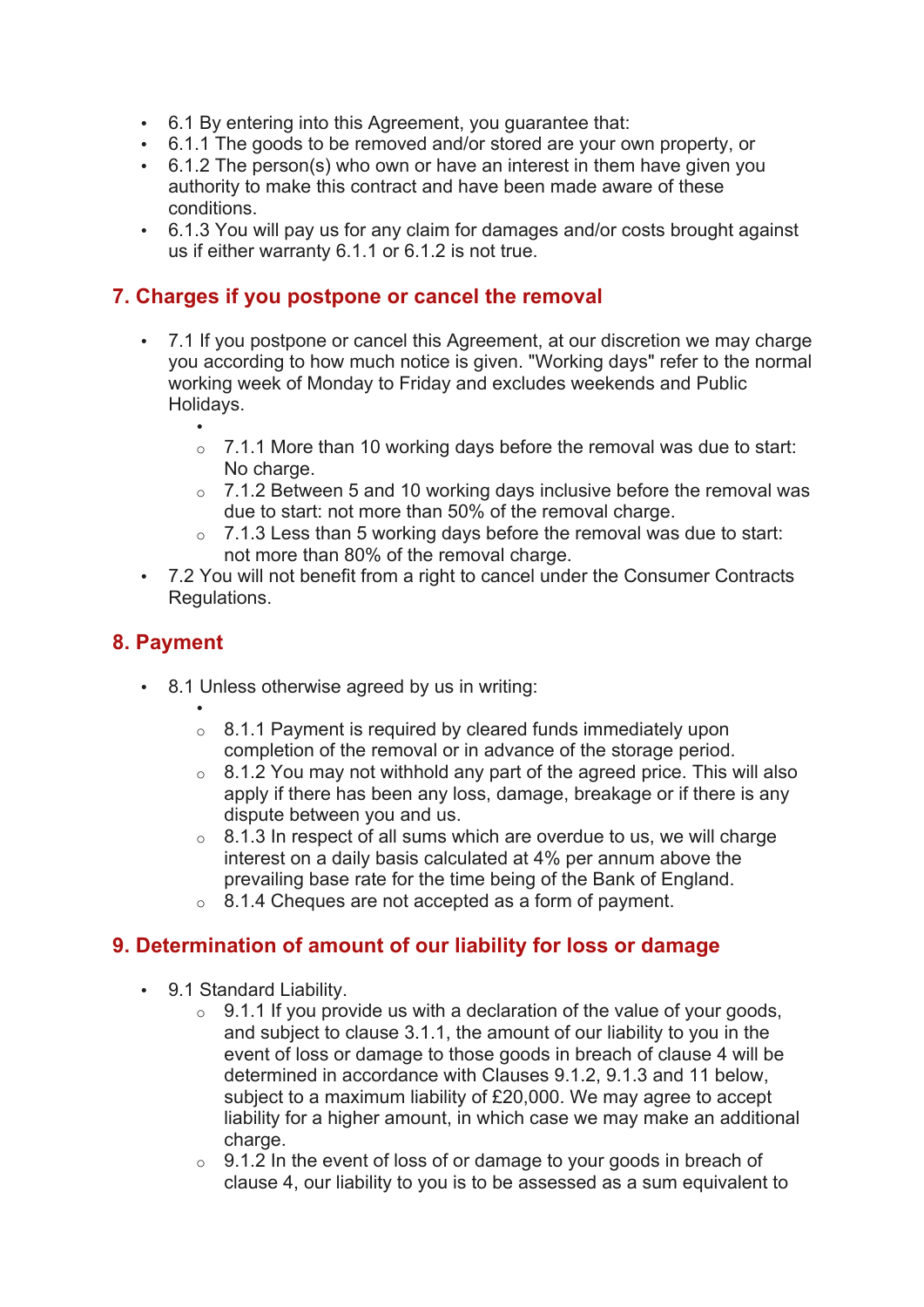the cost of their repair or replacement whichever is the smaller sum, taking into account the age and condition of the goods immediately prior to their loss or damage, and subject to the maximum liability of £20,000 referred to in clause 9.1.1 (unless we have agreed a higher amount with you).

- $\circ$  9.1.3 Where the lost or damaged item is part of a pair or set, our liability to you, where it is assessed as the cost of replacement of that item, is to be assessed as a sum equivalent to the cost of that item in isolation, not the cost of that item as part of a pair or set.
- 9.2 Limited Liability.
	- $\circ$  9.2.1 If you do not provide us with a declaration of value, or if you do not require us to accept Standard Liability pursuant to clause 9.1, then our liability to you is to be determined in accordance with Clauses 9.1.3, 9.2.2 and 11.
	- $\circ$  9.2.2 In the event of loss of or damage to your goods caused by negligence or breach of contract on our part, our liability to you is to be assessed as a sum equivalent to the cost of their repair or replacement, taking into account their age and condition immediately prior to their loss or damage, subject to a maximum liability of £40 per item. Your attention is drawn to clause 11.1 which applies to Limited Liability.
- 9.3 For goods destined to or received from a place outside the UK
	- $\circ$  9.3.1 We will only accept Standard Liability if you provide us with a detailed valuation of your goods on the valuation form which we provide. All other provisions of Clause 9.1 will apply.
	- $\circ$  9.3.2 We do not accept liability for loss of or damage to goods confiscated, seized, removed or damaged by Customs Authorities or other Government Agencies unless we have been negligent or in breach of contract.
	- $\circ$  9.3.3 We do not accept liability for loss of or damage to goods occurring in certain overseas countries, including Gambia, Iran, Iraq, Nigeria, Libya, Lebanon, Angola, Cambodia, Vietnam, N. Korea and Former States of the USSR, unless we have been negligent or in breach of contract. This list is not exhaustive, and we will advise you at the time of quotation if this exclusion applies.

We will accept liability for loss or damage

(a) arising from our negligence or breach of contract whilst the goods are in our physical possession, or

(b) whilst the goods are in the possession of others if the loss or damage is established to have been caused by our failure to pack the goods to a reasonable standard where we have been contracted to pack the goods that are subject to the claim.

In either circumstance clause 9.1 or 9.2 above will apply.

- 9.4 An Item is defined as :-
	- $\circ$  9.4.1 The entire contents of a box, parcel, package, carton, or similar container; and
	- $\circ$  9.4.2 Any other object or thing that is moved, handled or stored by us.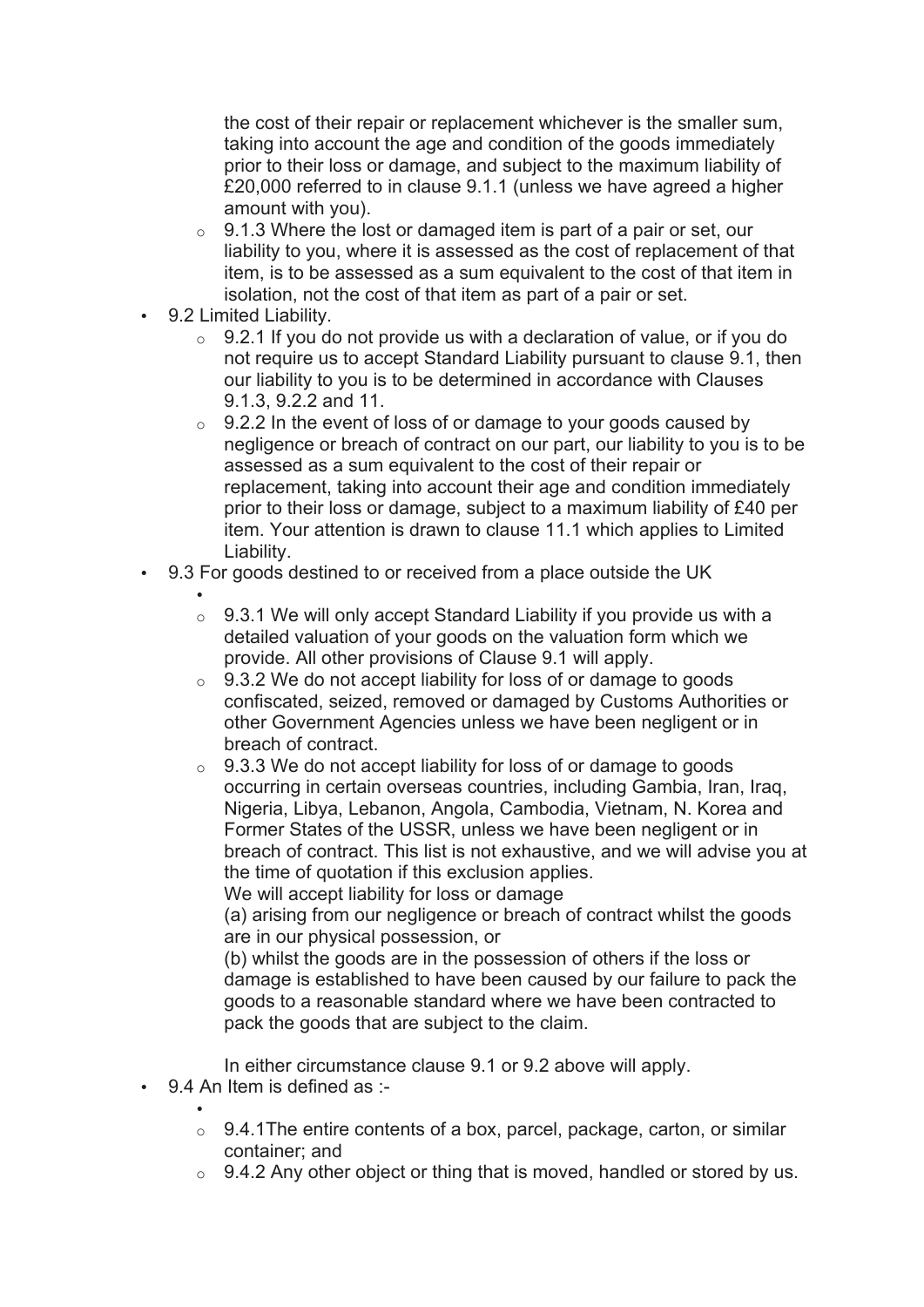## **10. Damage to premises or property other than goods**

- 10.1 Because third party contractors are frequently present at the time of collection or delivery our liability for loss or damage is limited as follows:
	- $\circ$  10.1.1 If we cause loss or damage to premises or property other than goods for removal as a result of our negligence or breach of contract, our liability shall be limited to making good the damaged area only.
	- $\circ$  10.1.2 If we cause damage as a result of moving goods under your express instruction, against our advice, and where to move the goods in the manner instructed is likely to cause damage, we shall not be liable.
	- $\circ$  10.1.3 If we are responsible for causing damage to your premises or to property other than goods submitted for removal and/or storage, you must notify us in writing as soon as practically possible or within a reasonable time. This is fundamental to the Agreement.

# **11. Exclusions of liability**

- 11.1 In respect of Limited Liability, we will not be liable for loss of or damage to your goods as a result of fire or explosion howsoever that fire or explosion was caused, unless we have been negligent or in breach of contract.
- 11.2 In respect of Standard Liability and Limited Liability, other than as a result of our negligence or breach of contract we will not be liable for any loss of, damage to, or failure to produce the following goods :-
	- o 11.2.1 Bonds, Securities, Stamps of all kinds, Manuscripts or other Documents or Electronically held Data Records, Mobile Telephones
	- o 11.2.2 Plants or goods likely to encourage vermin or other pests or to cause infestation or contamination.
	- o 11.2.3 Perishable items and/or those requiring a controlled environment.
	- o 11.2.4 Furs exceeding £100 in value, Jewellery, Watches, Precious Stones and Metals, Money, Coins, Deeds.
	- $\circ$  11.2.5 Any animals, birds or fish.
- 11.3 In respect of Standard Liability and Limited Liability, other than as a result of our negligence or breach of contract we will not be liable for any loss of, damage to, or failure to produce the goods if caused by any of the following circumstances:-
	- o 11.3.1 By war, invasion, acts of foreign enemies, hostilities (whether war is declared or not), civil war, terrorism, rebellion and/or military coup, Act of God, industrial action or other such events outside our reasonable control.
	- o 11.3.2 Loss or damage arising from ionising radiations or radioactive contamination
	- o 11.3.3 Loss or damage arising from Chemical, Biological, Bio-chemical, Electromagnetic Weapons and Cyber Attack
	- o 11.3.4 Indirect or consequential loss of any kind or description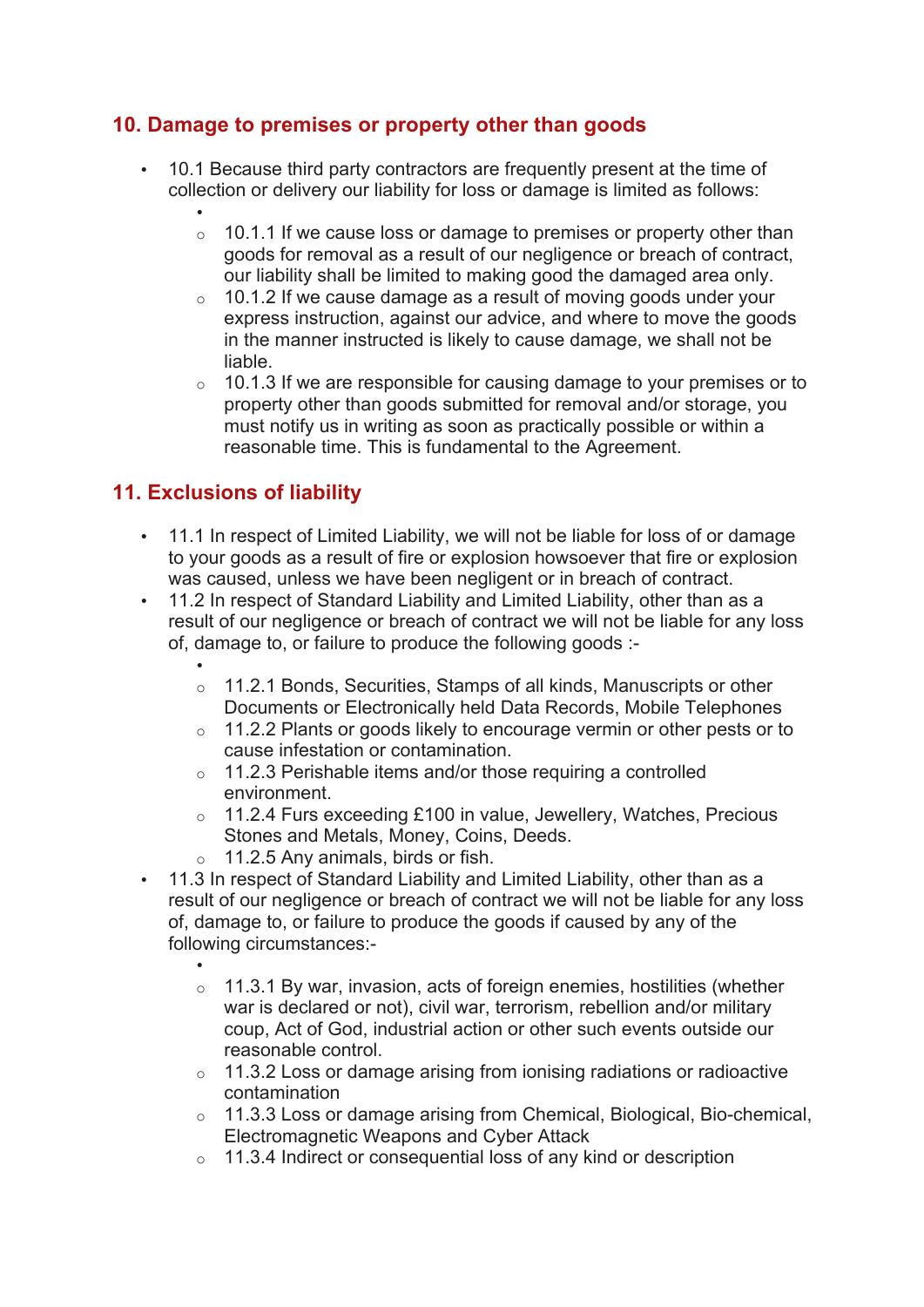- $\circ$  11.3.5 By normal wear and tear, natural or gradual deterioration, leakage or evaporation or from perishable or unstable goods. This includes goods left within furniture or appliances.
- o 11.3.6 By vermin, moth, insects and similar infestation, damp, mould, mildew or rust
- $\circ$  11.3.7 By cleaning, repairing or restoring unless we arranged for the work to be carried out.
- $\circ$  11.3.8 By change to atmospheric or climatic conditions.
- $\circ$  11.3.9 For any goods in wardrobes, drawers or appliances, or in a package, bundle, carton, case or other container not both packed and unpacked by us.
- $\circ$  11.3.10 Loss of or damage to china, glassware and fragile items unless they have been both professionally packed and unpacked by us or our Subcontractor. In the event of an accident involving an owner packed container where damage would have occurred irrespective of the quality of the packing, then our liability is limited to £100 or its actual value whichever is less.
- $\circ$  11.3.11 For electrical or mechanical derangement to any appliance, instrument, clock, computer or other equipment unless there is evidence of related external damage.
- $\circ$  11.3.12 Loss or damage of motor vehicles caused by scratching, denting and marring unless you obtain from us a pre-collection condition report.
- $\circ$  11.3.13 Loss or damage to a vehicle whilst being driven or for the purpose of being driven under its own power other than for the purpose of loading onto or unloading from the carrying conveyance or container. Loss or damage sustained by accessories and removable items unless lost with the vehicle
- $\circ$  11.3.14 For any goods which have a pre-existing defect or are inherently defective.
- $\circ$  11.3.15 We will have no liability whatsoever for loss or damage caused by us in the course of dismantling or reassembling self-assembly furniture, or any other furniture that we decide needs dismantling or reassembling.
- $\circ$  11.3.16 We will have no liability whatsoever for loss or damage to Goods caused by ordinary loss in weight or volume, ordinary leakage, ordinary wear and tear, inherent vice or nature of the Goods.
- $\circ$  11.3.17 We will have no liability whatsoever for loss or damage to Goods caused by delay.
- 11.4 No employee of ours shall be separately liable to you for any loss, damage, mis-delivery, errors or omissions under the terms of this Agreement.
- 11.5 Our liability will cease upon handing over goods from our warehouse or upon completion of delivery (see Clause 12.2 below).
- 11.6 We shall not be liable to you or any third party for any indirect or consequential loss of profit, consequential or other economic loss suffered by you howsoever caused, as a result of any negligence, breach of contract, misrepresentation or otherwise.
- 11.7 Advice and information in whatever form it may be given is provided by us for you only. Any oral advice given without special arrangement is provided gratuitously and without contractual liability.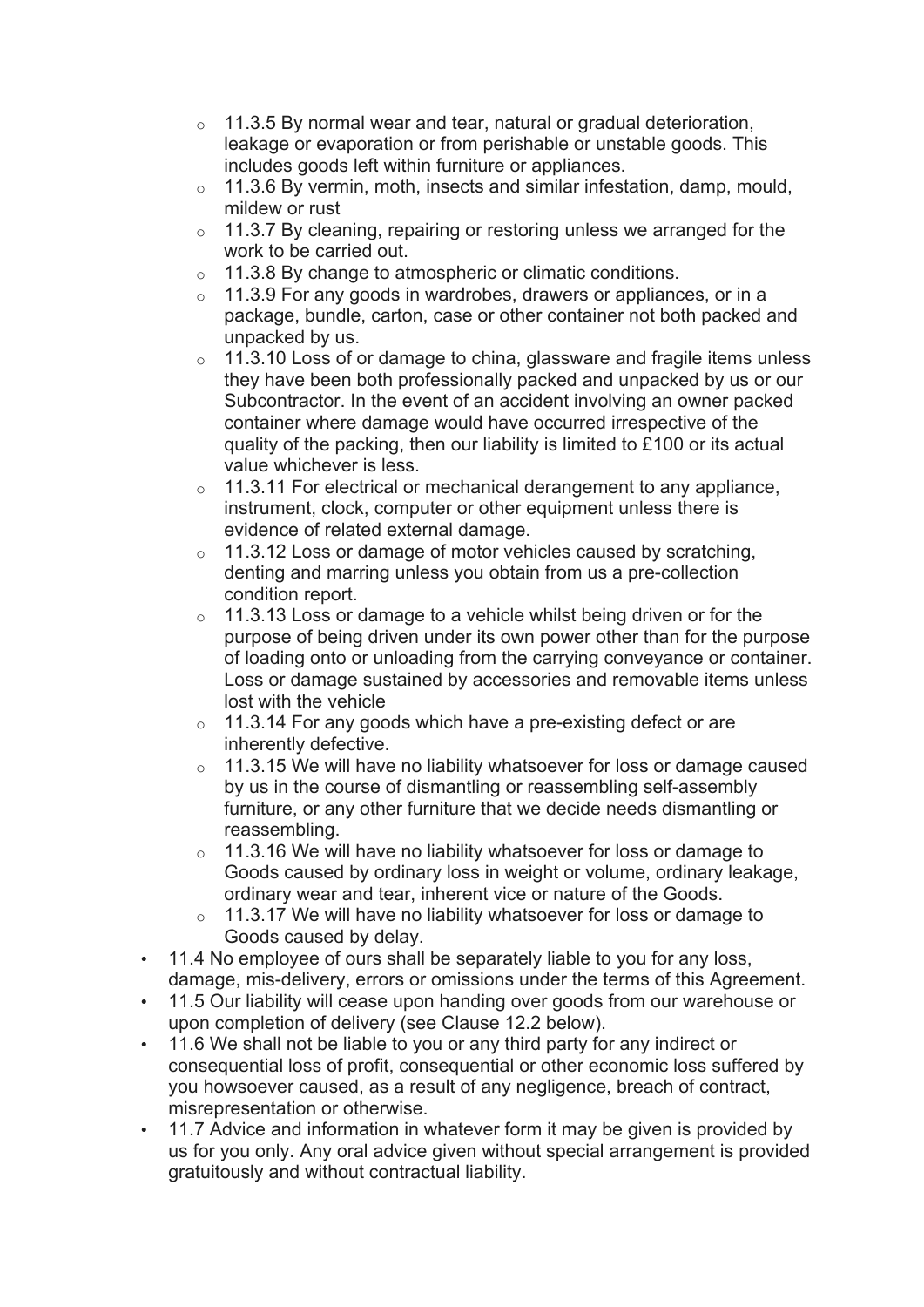- 11.8 In the event of claim, an administration charge of £100.00 for goods in transit claims and a separate administration charge of £250.00 for public liability claims must be paid by you. We will have no liability to reimburse the administration charge to you under any circumstances, whether liability for any loss or damage has been accepted by us or not.
- 11.9 Should you not accept our recommendations then the items to be moved are moved at your risk. We will not be liable for any damage caused whilst the item to be moved is under your supervision.
- 11.10 Liability for damage will only be accepted if it may be proven without reasonable doubt we have been negligent in the manner in which we have conducted the move.

# **12 Time limit for claims**

- 12.1 For goods which we deliver, you must notify us in writing of any visible loss, damage or failure to produce any goods at the time of delivery.
- 12.2 If you or your agent collect the goods, you must notify us in writing of any loss or damage at the time the goods are handed to you or your agent.
- **12.3 Notwithstanding clauses 9, 10 and 11 we will not be liable for any loss of or damage to the goods unless a claim is notified to us, or to our agent or the company carrying out the collection or delivery of the goods on our behalf, in writing as soon as such loss or damage is discovered (or with reasonable diligence ought to have been discovered) and in any event within seven (7) days of delivery of the goods by us.**
- **12.4 The time limit for notifying us of your claim may be extended upon receipt of your written request provided such request is received within seven (7) days of delivery. Consent to such a request will not be unreasonably withheld.**

#### **13 Delays in transit**

- 13.1 Other than by reason of our negligence or breach of contract, we will not be liable for delays in transit.
- 13.2 If through no fault of ours we are unable to deliver your goods, we will take them into store. The Agreement will then be fulfilled and any additional service(s), including storage and delivery, will be at your expense.

# **14 Our Right to Hold the Goods (lien)**

We shall have a right to withhold and/or ultimately dispose of some or all of the goods until you have paid all our charges and any other payments due under this or any other Agreement. (See also Clause 23). These include any charges that we have paid out on your behalf. While we hold the goods you will be liable to pay all storage charges and other costs incurred by our withholding your goods and these terms and conditions shall continue to apply.

#### **15 Disputes**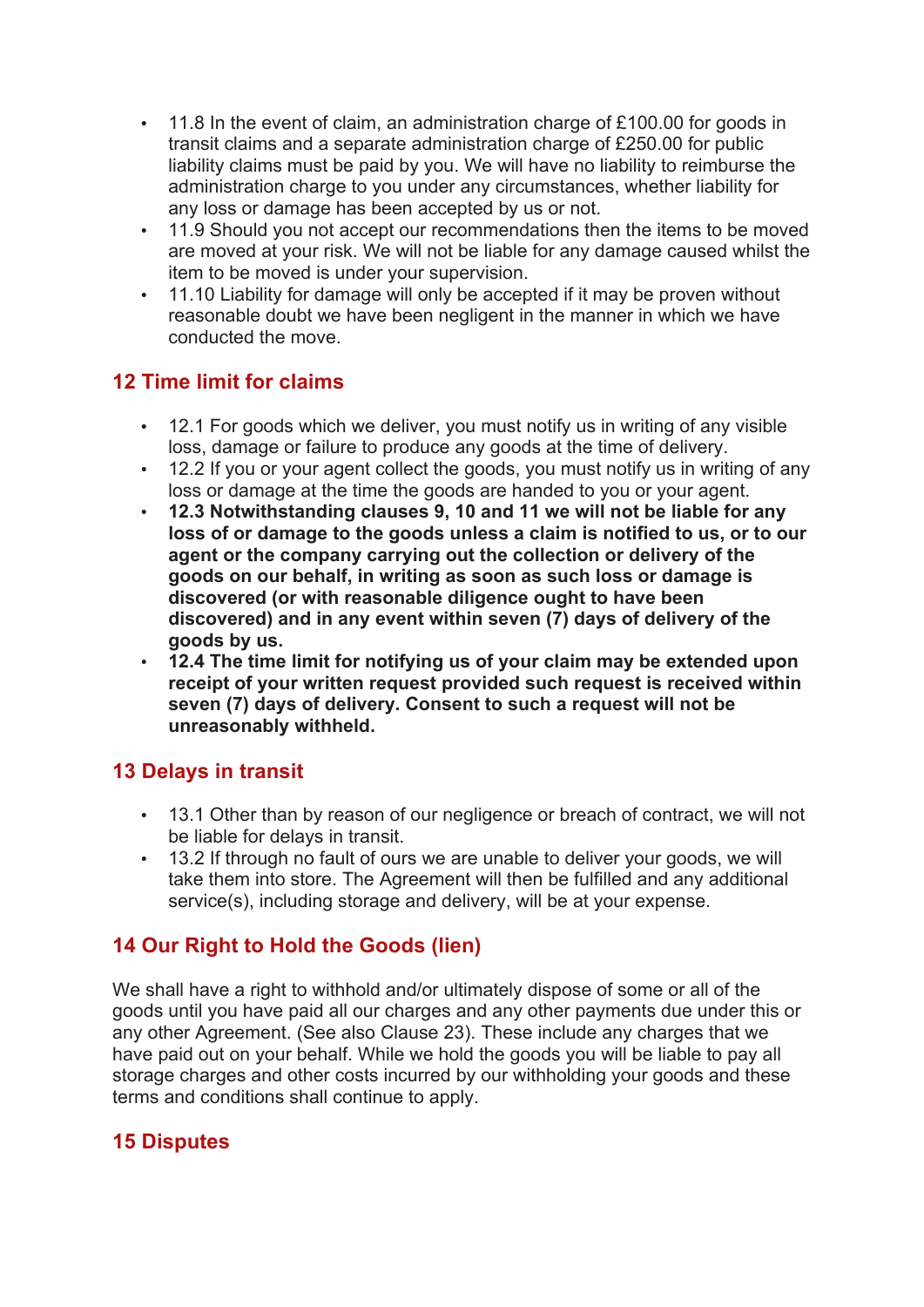If there is a dispute arising from this agreement which cannot be resolved, subject to the agreement of both parties, either you or we may refer the dispute to an arbitrator appointed by the Chartered Institute of Arbitrators. The cost of any such arbitration will be at the discretion of the arbitrator. This does not prejudice your right to commence court proceedings.

#### **16 Our right to sub-contract the work**

- 16.1 We reserve the right to sub-contract some or all of the work.
- 16.2 If we sub-contract, then these conditions will still apply.

#### **17 Route and method**

- 17.1 We have the right to choose the method and route by which to carry out the work.
- 17.2 Unless it has been specifically agreed otherwise in writing in our Quotation, other space/volume/capacity on our vehicles and/or the container may be utilized for consignments of other customers.

#### **18 Advice and information for International Removals**

We will use our reasonable endeavours to provide you with up to date information to assist you with the import/export of your goods. Information on such matters as national or regional laws and regulations which are subject to change and interpretation at any time is provided in good faith and is based upon existing known circumstances. It is your responsibility to seek appropriate advice to verify the accuracy of any information provided.

#### **19 Applicable law**

This contract is subject to the law of England and Wales.

#### **20 Your forwarding address**

- 20.1 If you send goods to be stored, you must provide an address for correspondence and notify us if it changes. All correspondence and notices will be considered to have been received by you seven days after sending it to your last address recorded by us.
- 20.2 If you do not provide an address or respond to our correspondence or notices, we may publish such notices in a public newspaper in the area to or from which the goods were removed. Such notice will be considered to have been received by you seven days after the publication date of the newspaper. Note: If we are unable to contact you, we will charge you any costs incurred in establishing your whereabouts.

# **21 List of goods (inventory) or receipt**

Where we produce a list of your goods (inventory) or a receipt and send it to you, it will be accepted as accurate unless you write to us within 10 days of the date of our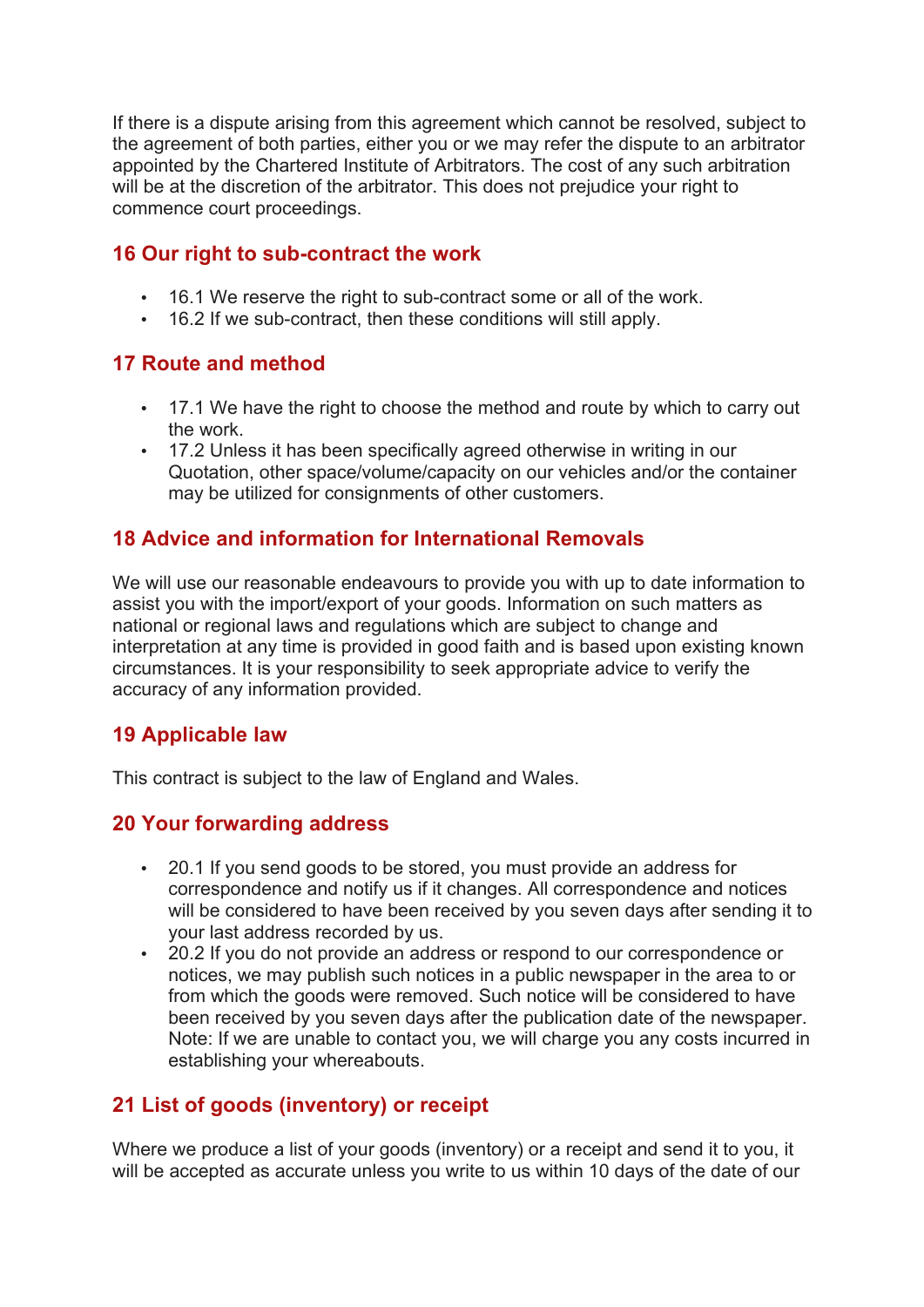sending, or a reasonable period agreed between us, notifying us of any errors or omissions.

#### **22 Revision of storage charges**

We review our storage charges periodically. You will be given 3 months notice in writing of any increases.

#### **23 Our right to Sell or dispose of the Goods**

If payment of our charges relating to your goods is in arrears, and on giving you three months' notice, we are entitled to require you to remove your goods from our custody and pay all money due to us. If you fail to pay all outstanding amounts due to us, we may sell or dispose of some or all of the goods without further notice. The cost of the sale or disposal will be charged to you. The net proceeds will be credited to your account and any eventual surplus will be paid to you without interest. If the full amount due is not received, we may seek to recover the balance from you.

#### **24 Termination**

If payments are up to date, we will not end this contract except by giving you three months notice in writing. If you wish to terminate your storage contract, you must give us at least 10 working days' notice (working days are defined in Clause 7 above). If we can release the goods earlier, we will do so, provided that your account is paid up to date. Charges for storage are payable to the date when the notice should have taken effect.

#### **25 Communications**

You agree that email and other electronic communications can be used as a longdistance means of communication and acknowledge that all contracts,notices, information and other communications that we provide to you electronically comply with any legal requirement that such communications be in writing.

#### **26 Eligibility**

To be eligible to request a quotation, or place an order or make a booking, and lawfully enter into and form contracts with us, you must be 18 years of age or over and legally capable of entering into a binding contract. If you do not qualify, you must not request a quotation, or place an order or make a booking.

#### **27 Force Majeure**

- 27.1 We shall have no liability for delays or failures in delivery or performance of our obligations to you resulting from any act, events, omissions, failures or accidents that are outside of our control ('Force Majeure'), which, without limitation, include:
	- •
	- o 27.1.1 Strikes, lock-outs or other industrial action.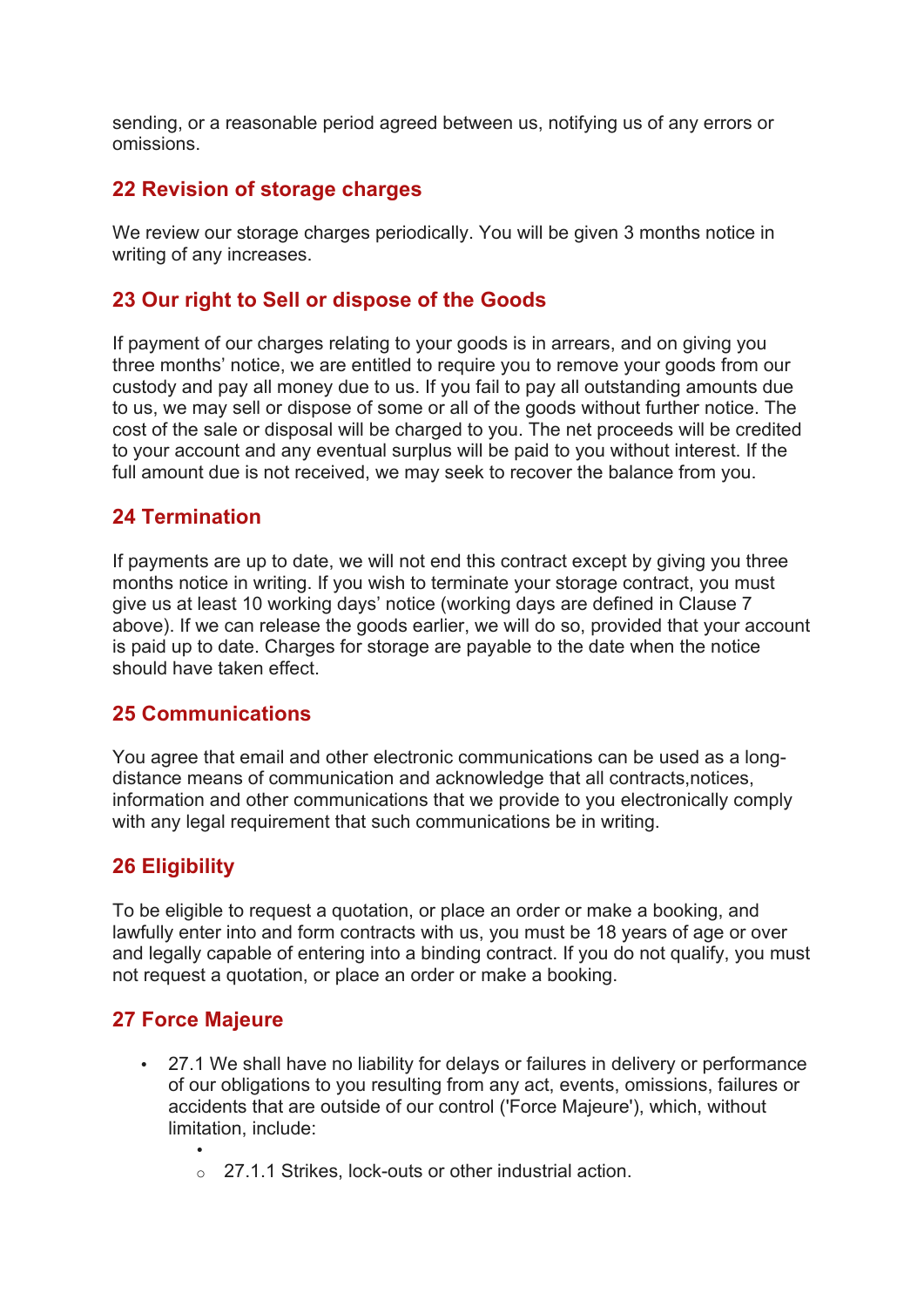- o 27.1.2 Shortages of labour, fuel, power, raw materials.
- o 27.1.3 Late, defective performance or non-performance by suppliers.
- o 27.1.4 Private or public telecommunication, computer network failures, breakdown of equipment, breakdown of vehicles or work tools.
- o 27.1.5 Civil commotion, riot, invasion, terrorist attack or threat of terrorist attack, war (whether declared or not) or threat or preparation for war.
- o 27.1.6 Fire, explosion, storm, flood, earthquake, subsidence, epidemic or other natural disaster or extreme weather conditions.
- $\degree$  27.1.7 Impossibility of the use of railways, shipping, aircraft, motor transport or other means of public or private transport. Acts, decrees, legislation, regulations or restrictions of any government.
- o 27.1.8 Other causes, beyond our reasonable control.
- 27.2 Our performance will be deemed to be suspended for the period that the event of Force Majeure continues, and we will have an extension of time for performance for the duration of that period. We will use our reasonable endeavours to minimise any delay caused by Force Majeure. We shall promptly notify you either by phone, in writing or by email of any Force Majeure event giving details of it and (where possible) the extent and likely duration of any delay.
- 27.3 Where the period of non-performance or delay in relation to any event of Force Majeure exceeds 30 days from the date of notice to you of the event of Force Majeure, either you or us may, by written or email notice to the other, terminate the Contract with immediate effect upon service.
- 27.4 In the event that a Force Majeure event occurs, we may, at our discretion, try to assist you by attempting to find an alternative Supplier, in order to minimise the impact of the Force Majeure event. No guarantee of price or terms and conditions of the alternative Supplier can be made. If you decide to use that alternative Supplier or make your own alternative arrangements, rather than allowing us our extension of time for performance of our obligations, the contract with us is terminated with immediate effect upon service. We shall have no further liabilities in this respect.

#### **28 Severance**

If any term or provision of these Terms and Conditions is held invalid, illegal or unenforceable for any reason by any court of competent jurisdiction such provision shall be severed and the remainder of the provisions hereof shall continue in full force and effect as if these Terms and Conditions had been agreed with the invalid, illegal or unenforceable provision eliminated.

# **Copyright Notice**

Copyright © 2013 Allen family removals®

Allen family removals is a registered trade mark owned by Stephen Allen (Trademark No. UK00002651348)

# **(1) Ownership of copyright**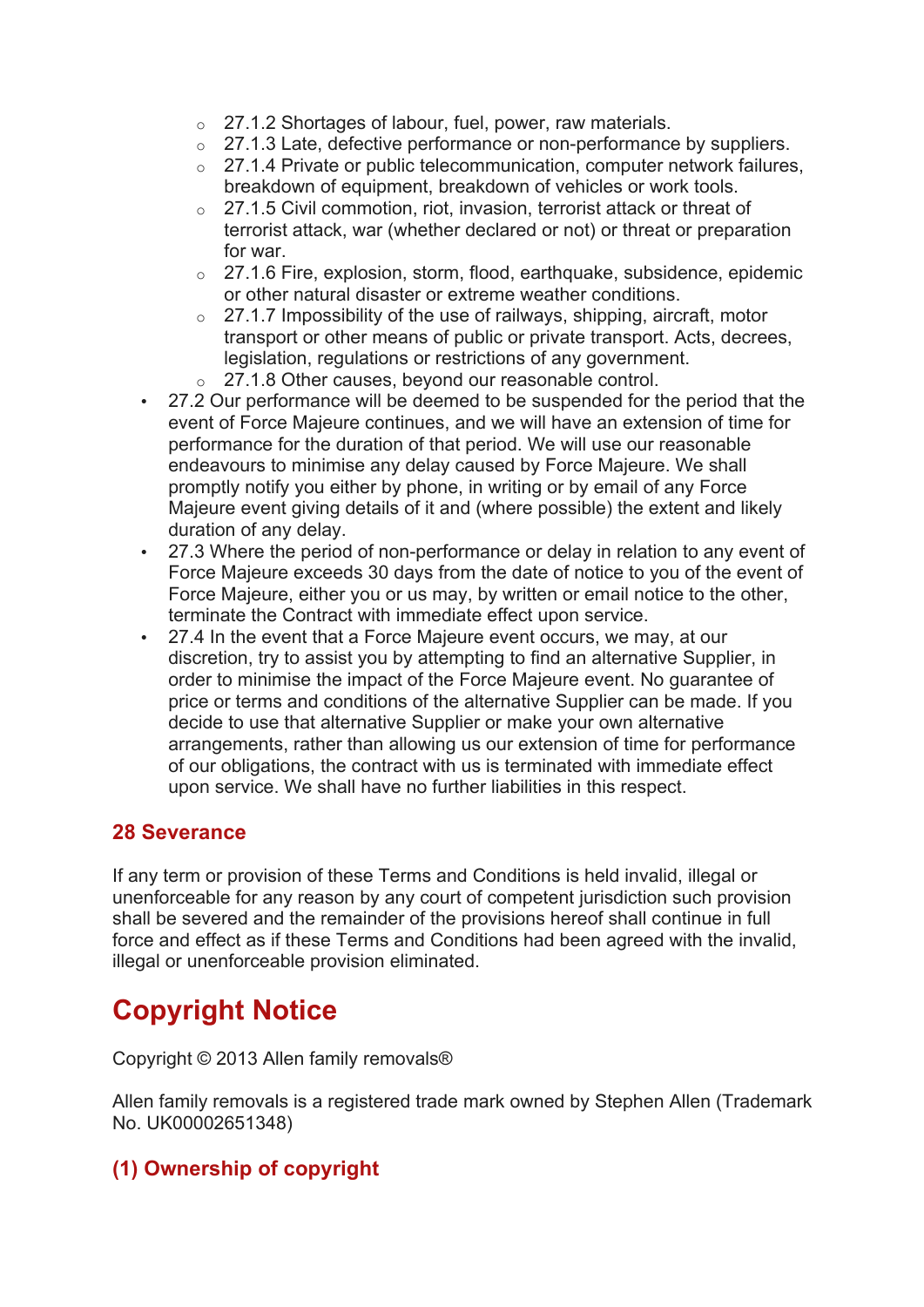The copyright in this website and the material on this website (including without limitation the text, computer code, artwork, photographs, images, music, audio material, video material and audio-visual material on this website) is owned by Stephen Allen (Allen family removals®).

This website was designed by Raymond pelekamoyo and is owned by Stephen Allen.

You acknowledge that we are the owner of the trademarks appearing on or used in relation to the services we provide and the associated goodwill. Unless we expressly agree, you have no right or licence to use all or any of them

## **(2) This copyright notice**

This copyright notice was made using an Allen family removals Legal precedent created for www.allenfamilyremovals.com

# **(3) Copyright licence**

We grant to you a worldwide non-exclusive royalty-free revocable licence to:

- 1. view this website and the material on this website on a computer or mobile device via a web browser;
- 2. copy and store this website and the material on this website in your web browser cache memory; and
- 3. print pages from this website for your own use.

We do not grant you any other rights in relation to this website or the material on this website. In other words, all other rights are reserved.

For the avoidance of doubt, you must not adapt, edit, change, transform, publish, republish, distribute, redistribute, broadcast, rebroadcast or show or play in public this website or the material on this website (in any form or media) without our prior written permission.

# **(4) Data mining**

The automated and/or systematic collection of data from this website is prohibited.

#### **(5) Permissions**

You may request permission to use the copyright materials on this website by writing to Allen family removals at allenfamilyremovals@live.co.uk

# **(6) Enforcement of copyright**

We take the protection of our copyright very seriously.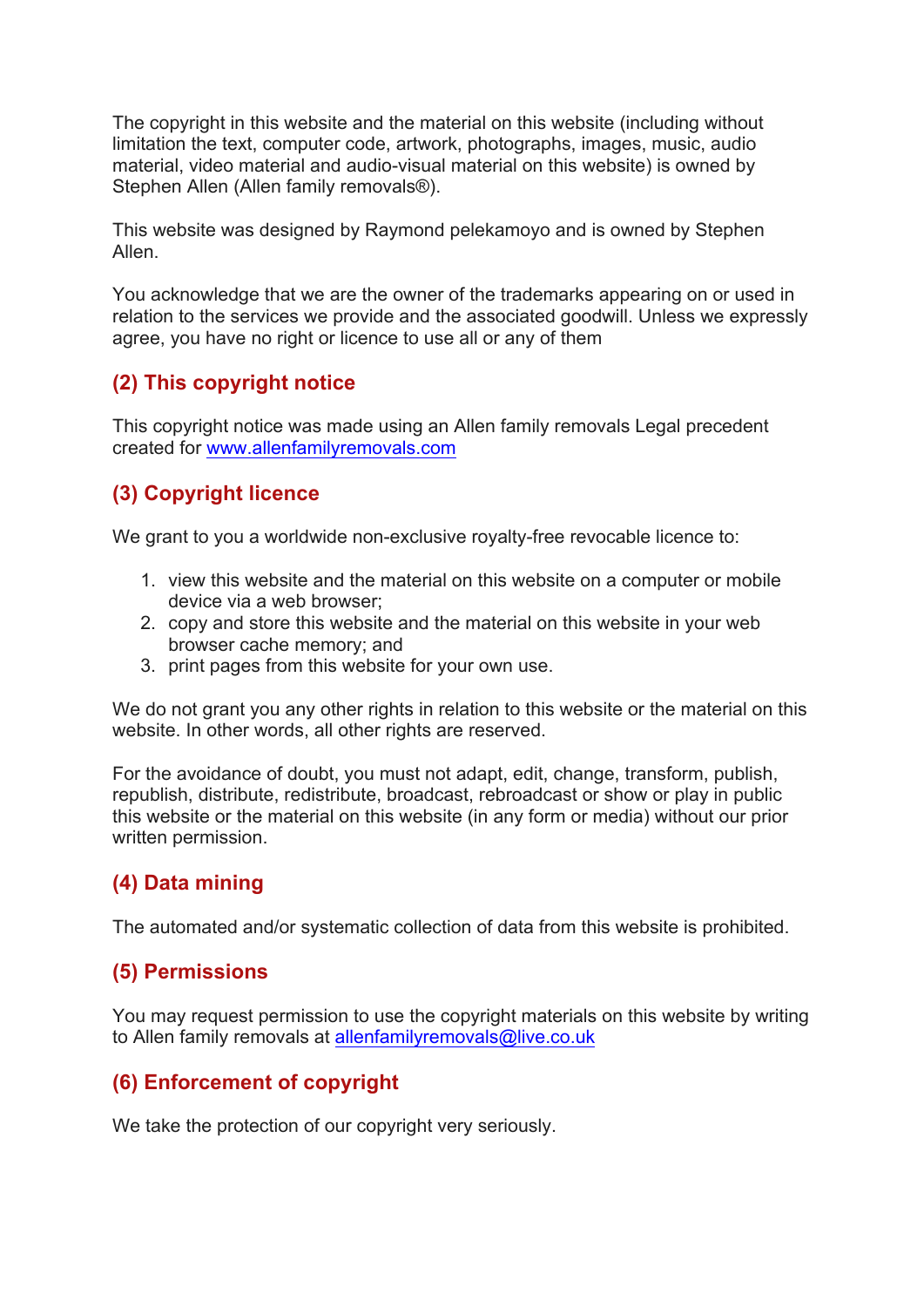If we discover that you have used our copyright materials in contravention of the licence above, we may bring legal proceedings against you seeking monetary damages and an injunction to stop you using those materials. You could also be ordered to pay legal costs.

If you become aware of any use of our copyright materials that contravenes or may contravene the licence above, please report this by email to Stephen, at allenfamilyremovals@live.co.uk

# **(7) Infringing material**

If you become aware of any material on our website that you believe infringes your or any other person's copyright, please report this by email to Stephen, at allenfamilyremovals@live.co.uk

# **Website Terms of Use**

## **(1) Introduction**

These terms and conditions govern your use of our website; by using our website, you accept these terms and conditions in full. If you disagree with these terms and conditions or any part of these terms and conditions, you must not use our website.

#### **(2) These terms and conditions**

These terms and conditions were made using an Allen family removals Legal precedent created for Allen family removals and available on www.allenfamilyremovals.com

#### **(3) Licence to use website**

Unless otherwise stated, Allen family removals® or our licensors own the intellectual property rights in the website and material on the website. Subject to the licence below, all these intellectual property rights are reserved.

You may view, download for caching purposes only, and print pages from the website for your own personal use, subject to the restrictions set out below and elsewhere in these terms and conditions.

The content of the pages of this website is for your general information and use only. It is subject to change without notice.

You must not:

- 1. republish material from this website (including republication on another website);
- 2. sell, rent or sub-license material from the website;
- 3. show any material from the website in public;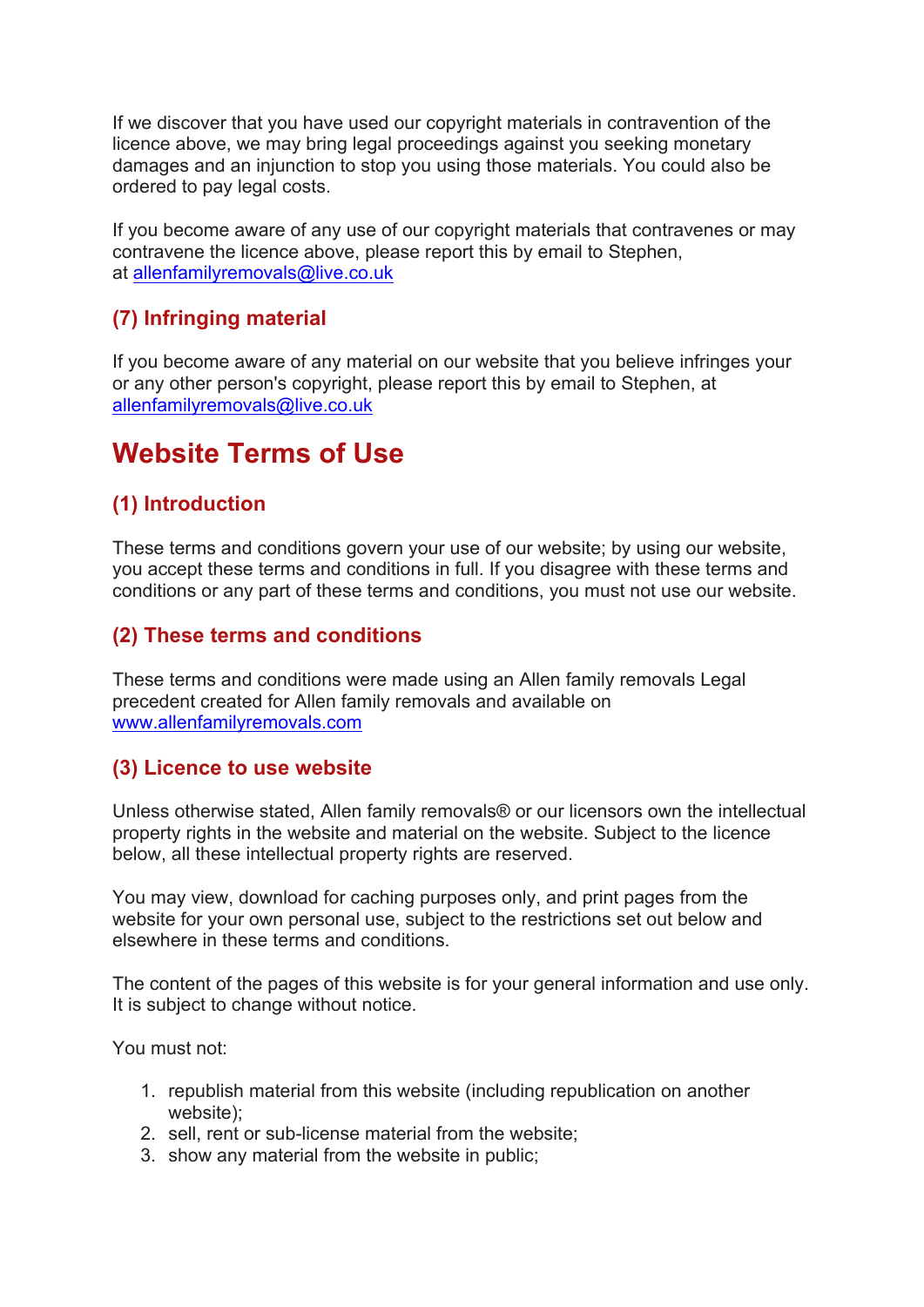- 4. reproduce, duplicate, copy or otherwise exploit material on our website for a commercial purpose;
- 5. edit or otherwise modify any material on the website; and
- 6. redistribute material from this website except for content specifically and expressly made available for redistribution.

Where content is specifically made available for redistribution, it may only be redistributed within your organisation.

# **(4) Acceptable use**

You must not use our website in any way that causes, or may cause, damage to the website or impairment of the availability or accessibility of the website; or in any way which is unlawful, illegal, fraudulent or harmful, or in connection with any unlawful, illegal, fraudulent or harmful purpose or activity.

You must not use our website to copy, store, host, transmit, send, use, publish or distribute any material which consists of (or is linked to) any spyware, computer virus, Trojan horse, worm, keystroke logger, rootkit or other malicious computer software.

You must not conduct any systematic or automated data collection activities (including without limitation scraping, data mining, data extraction and data harvesting) on or in relation to our website without our express written consent.

You must not use our website to transmit or send unsolicited commercial communications.

You must not use our website for any purposes related to marketing without our express written consent.

# **(7) Limited warranties**

We do not warrant the completeness or accuracy of the information published on this website; nor do we commit to ensuring that the website remains available or that the material on the website is kept up-to-date.

To the maximum extent permitted by applicable law we exclude all representations, warranties and conditions relating to this website and the use of this website (including, without limitation, any warranties implied by law of satisfactory quality, fitness for purpose and/or the use of reasonable care and skill).

#### **(8) Limitations and exclusions of liability**

Nothing in these terms and conditions will: (a) limit or exclude our or your liability for death or personal injury resulting from negligence; (b) limit or exclude our or your liability for fraud or fraudulent misrepresentation; (c) limit any of our or your liabilities in any way that is not permitted under applicable law; or (d) exclude any of our or your liabilities that may not be excluded under applicable law.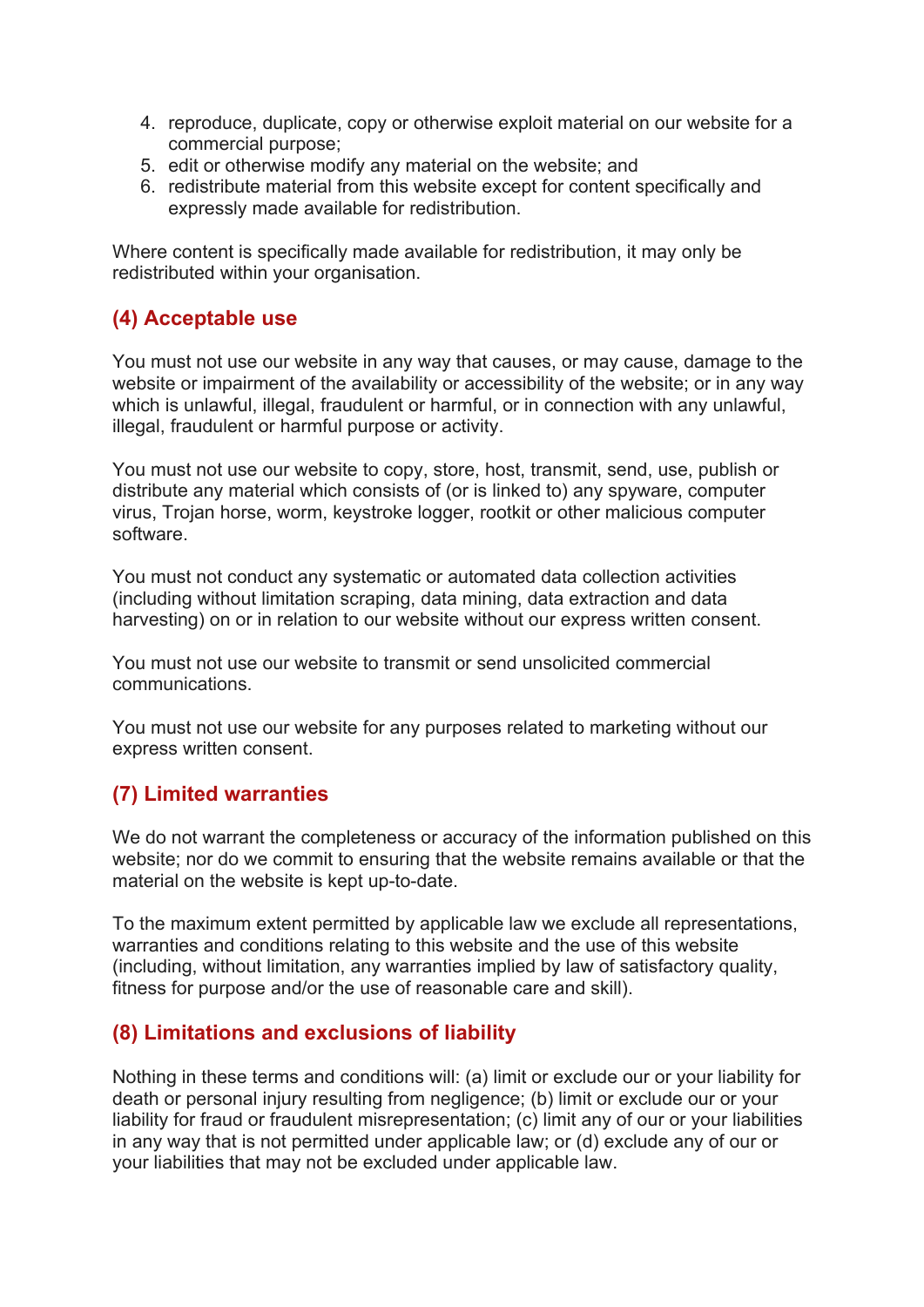The limitations and exclusions of liability set out in this Section and elsewhere in these terms and conditions: (a) are subject to the preceding paragraph; and (b) govern all liabilities arising under the terms and conditions or in relation to the subject matter of the terms and conditions, including liabilities arising in contract, in tort (including negligence) and for breach of statutory duty.

To the extent that the website and the information and services on the website are provided free-of-charge, we will not be liable for any loss or damage of any nature.

We will not be liable to you in respect of any losses arising out of any event or events beyond our reasonable control.

We will not be liable to you in respect of any business losses, including (without limitation) loss of or damage to profits, income, revenue, use, production, anticipated savings, business, contracts, commercial opportunities or goodwill.

We will not be liable to you in respect of any loss or corruption of any data, database or software.

We will not be liable to you in respect of any special, indirect or consequential loss or damage.

## **(9) Indemnity**

You hereby indemnify us and undertake to keep us indemnified against any losses, damages, costs, liabilities and expenses (including without limitation legal expenses and any amounts paid by us to a third party in settlement of a claim or dispute on the advice of our legal advisers) incurred or suffered by us arising out of any breach by you of any provision of these terms and conditions, or arising out of any claim that you have breached any provision of these terms and conditions.

#### **(10) Breaches of these terms and conditions**

Without prejudice to our other rights under these terms and conditions, if you breach these terms and conditions in any way, we may take such action as we deem appropriate to deal with the breach, including suspending your access to the website, prohibiting you from accessing the website, blocking computers using your IP address from accessing the website, contacting your internet service provider to request that they block your access to the website and/or bringing court proceedings against you.

# **(11) Variation**

We may revise these terms and conditions from time-to-time. Revised terms and conditions will apply to the use of our website from the date of the publication of the revised terms and conditions on our website. Please check this page regularly to ensure you are familiar with the current version.

# **(12) Assignment**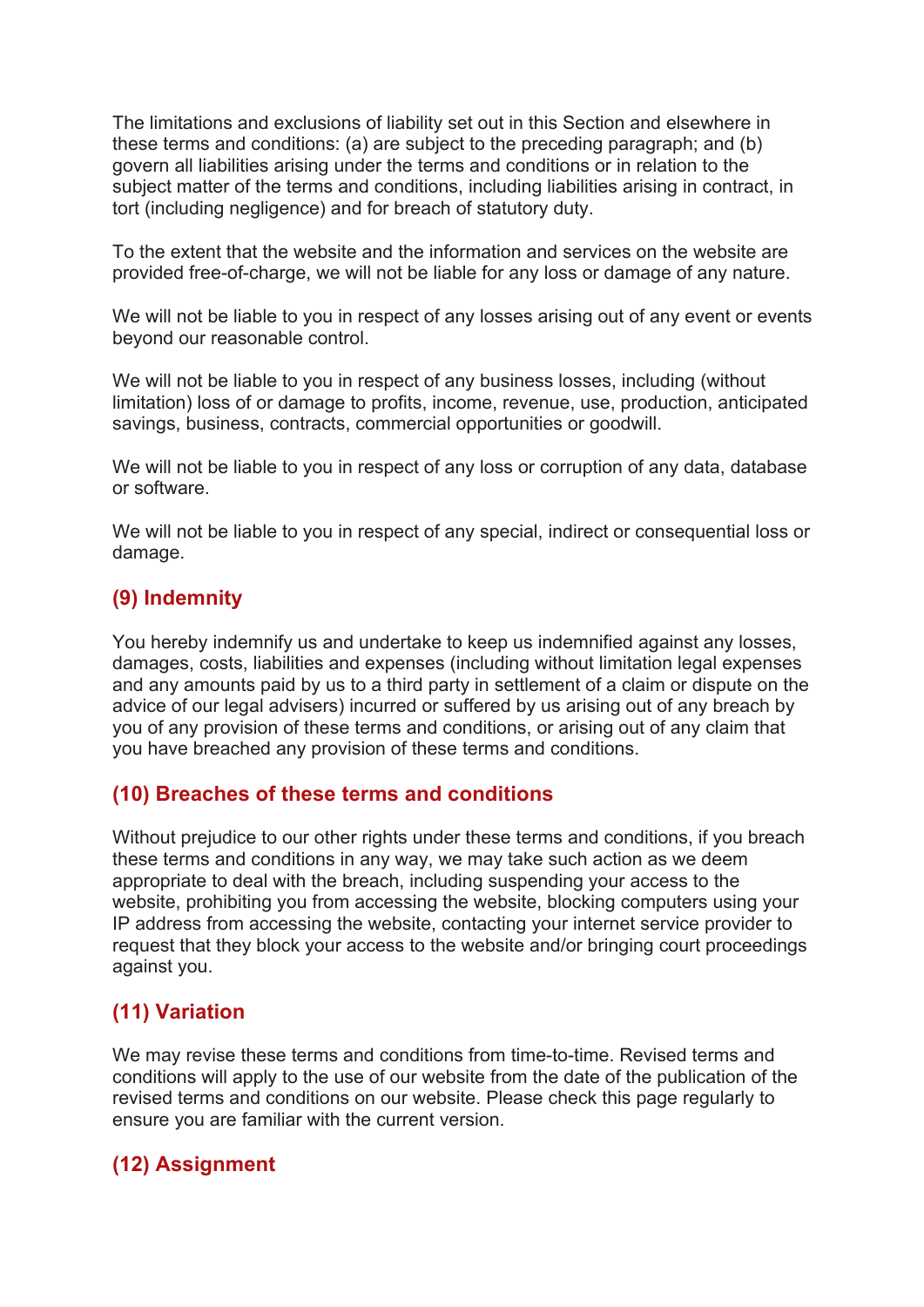We may transfer, sub-contract or otherwise deal with our rights and/or obligations under these terms and conditions without notifying you or obtaining your consent.

You may not transfer, sub-contract or otherwise deal with your rights and/or obligations under these terms and conditions.

# **(13) Severability**

If a provision of these terms and conditions is determined by any court or other competent authority to be unlawful and/or unenforceable, the other provisions will continue in effect. If any unlawful and/or unenforceable provision would be lawful or enforceable if part of it were deleted, that part will be deemed to be deleted, and the rest of the provision will continue in effect.

# **(14) Exclusion of third party rights**

These terms and conditions are for the benefit of you and us, and are not intended to benefit any third party or be enforceable by any third party. The exercise of our and your rights in relation to these terms and conditions is not subject to the consent of any third party.

## **(15) Entire agreement**

These terms and conditions together with our privacy policy, constitute the entire agreement between you and us in relation to your use of our website, and supersede all previous agreements in respect of your use of this website.

#### **(16) Law and jurisdiction**

These terms and conditions will be governed by and construed in accordance with English law, and any disputes relating to these terms and conditions will be subject to the exclusive jurisdiction of the courts of England and Wales.

# **(18) Our details**

The business name is Allen family removals®.

The website is designed by, operated by and is owned by Allen family removals®.

You can contact us by email at allenfamilyremovals@live.co.uk.

# **Privacy Policy**

We are committed to safeguarding the privacy of our website visitors; this policy sets out how we will treat your personal information.

# **(1) This privacy policy**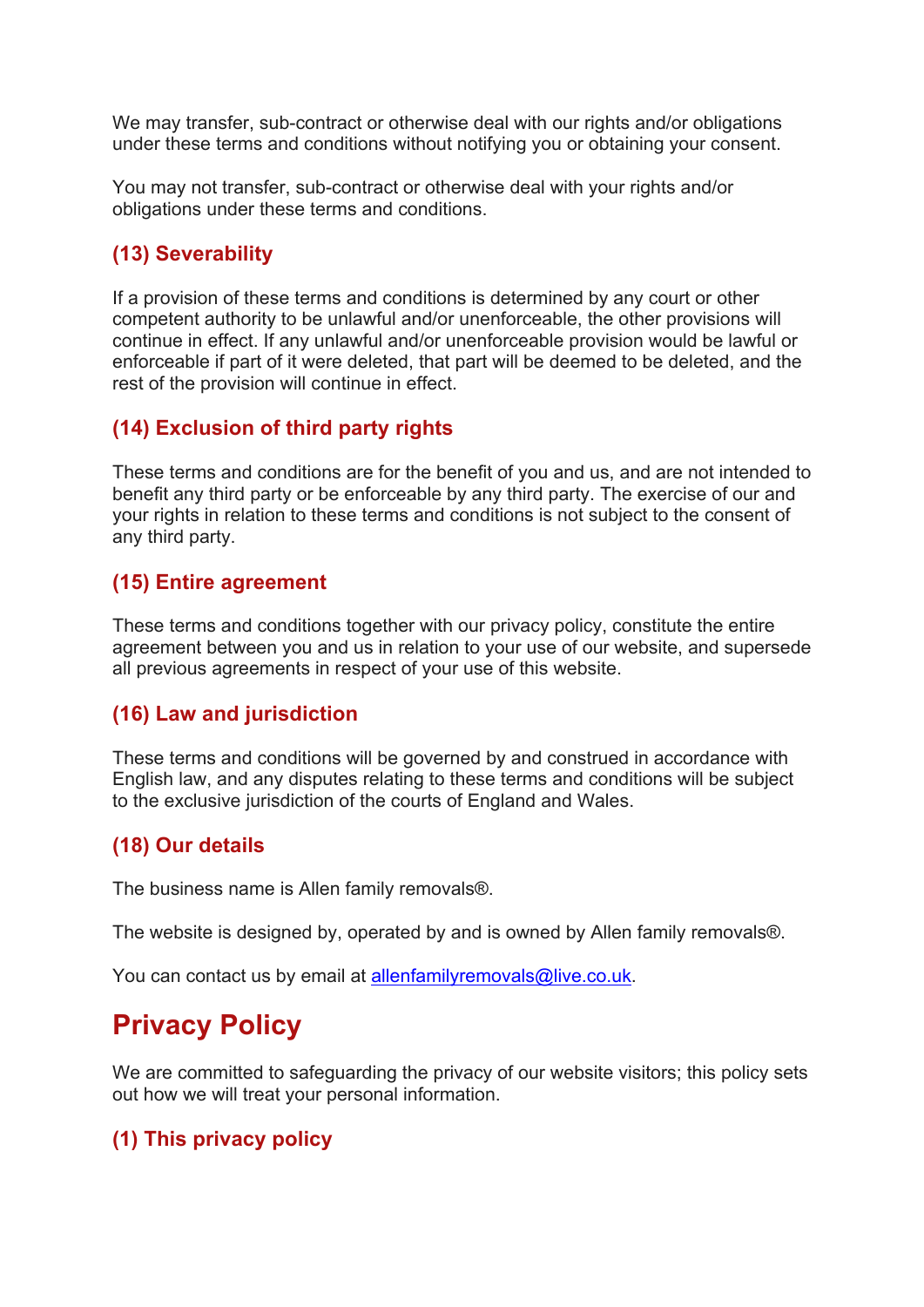This privacy policy was made using an SEQ Legal privacy policy template created for http://www.employmentlawcontracts.co.uk.

#### **(2) What information do we collect?**

We may collect, store and use the following kinds of personal information:

- 1. information about your computer and about your visits to and use of this website (including your IP address, geographical location, browser type and version, operating system, referral source, length of visit, page views and website navigation)
- 2. information relating to any transactions carried out between you and us on or in relation to this website, including information relating to any purchases you make of our goods or services.
- 3. information that you provide to us for the purpose of requesting a quote from us.
- 4. information that you provide to us for the purpose of subscribing to our website services, email notifications and/or newsletters.
- 5. any other information that you choose to send to us.

# **(3) Cookies**

A cookie consists of information sent by a web server to a web browser, and stored by the browser. The information is then sent back to the server each time the browser requests a page from the server. This enables the web server to identify and track the web browser.

We use Google Analytics to analyse the use of this website. Google Analytics generates statistical and other information about website use by means of cookies, which are stored on users' computers. The information generated relating to our website is used to create reports about the use of the website. Google will store this information. Google's privacy policy is available at: http://www.google.com/privacypolicy.html.

Most browsers allow you to reject all cookies, whilst some browsers allow you to reject just third party cookies. For example, in Internet Explorer you can refuse all cookies by clicking "Tools", "Internet Options", "Privacy", and selecting "Block all cookies" using the sliding selector. Blocking all cookies will, however, have a negative impact upon the usability of many websites.

# **(4) Using your personal information**

Personal information submitted to us via this website will be used for the purposes specified in this privacy policy or in relevant parts of the website.

We may use your personal information to:

- 1. administer the website;
- 2. improve your browsing experience by personalising the website;
- 3. enable your use of the services available on the website;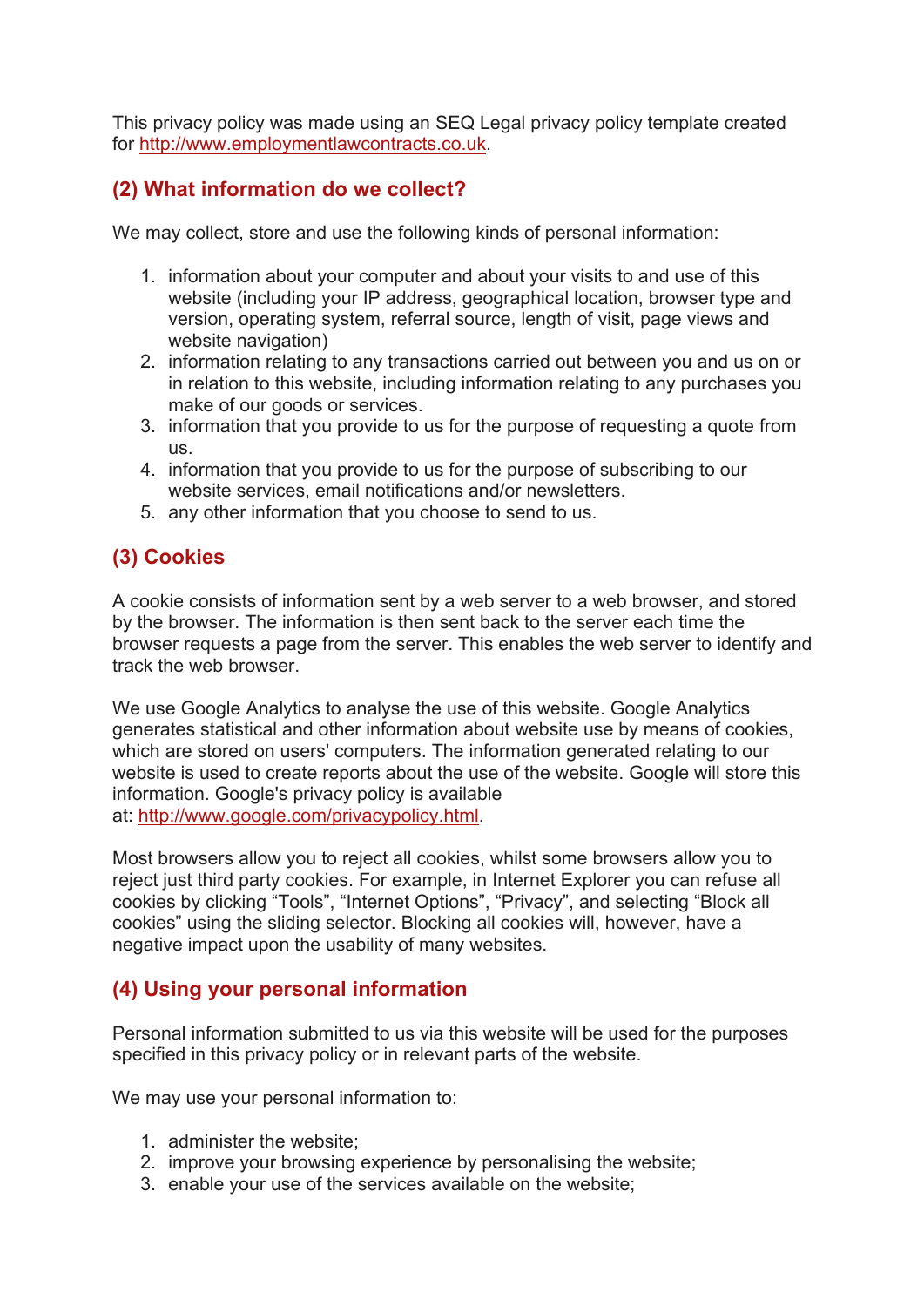- 4. send you general (non-marketing) commercial communications;
- 5. send you email notifications which you have specifically requested;
- 6. provide third parties with statistical information about our users but this information will not be used to identify any individual user;
- 7. deal with enquiries and complaints made by or about you relating to the website;
- 8. deal with internal record keeping.
- 9. improve our products and services.

Where you submit personal information for publication on our website, we will publish and otherwise use that information in accordance with the license you grant to us.

We will not without your express consent provide your personal information to any third parties for the purpose of direct marketing.

## **(5) Disclosures**

We may disclose information about you to [any of our employees, officers, agents, suppliers or subcontractors] insofar as reasonably necessary for the purposes as set out in this privacy policy.

In addition, we may disclose your personal information:

- 1. to the extent that we are required to do so by law;
- 2. in connection with any legal proceedings or prospective legal proceedings;
- 3. in order to establish, exercise or defend our legal rights (including providing information to others for the purposes of fraud prevention and reducing credit risk);
- 4. to the purchaser (or prospective purchaser) of any business or asset which we are (or are contemplating) selling;
- 5. to any person who we reasonably believe may apply to a court or other competent authority for disclosure of that personal information where, in our reasonable opinion, such court or authority would be reasonably likely to order disclosure of that personal information.

Except as provided in this privacy policy, we will not provide your information to third parties.

#### **(7) Security of your personal information**

We will take reasonable technical and organisational precautions to prevent the loss, misuse or alteration of your personal information.

We will store all the personal information you provide on our secure (password- and firewall- protected) servers.

Of course, data transmission over the internet is inherently insecure, and we cannot guarantee the security of data sent over the internet.